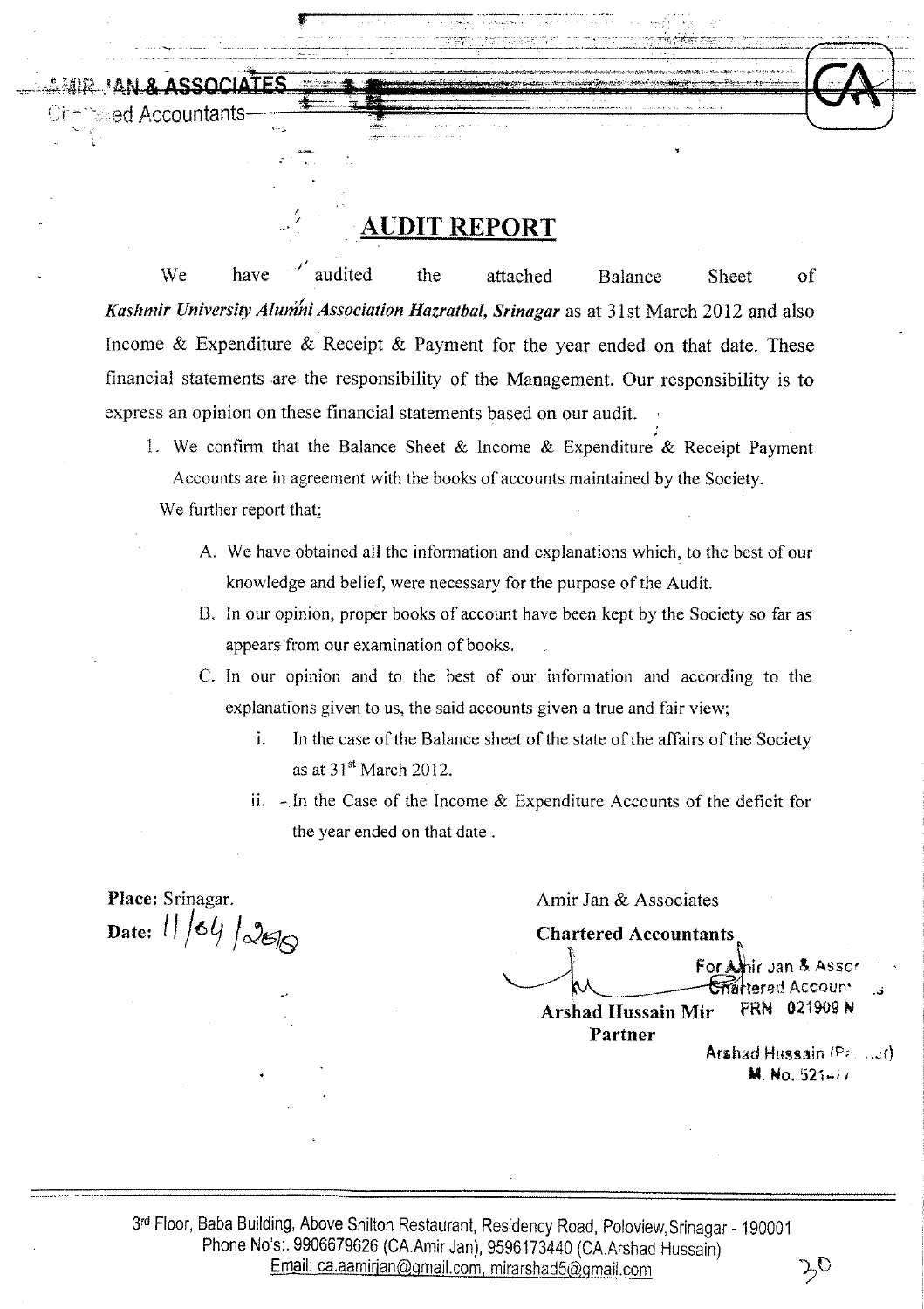me of the Society: Kashmir University Alumini Association, Hazratbal Srinagar, Kashmir the of the General Secretary: Prof. Khursheed Ahmed Bhat

 $\mathbb{R}$ 

### Receipts and Payments Account for the year ended on 31-03-2012

| Amount Rs    | Payments Rs                                      | <b>Amount Rs</b>                                                                       |
|--------------|--------------------------------------------------|----------------------------------------------------------------------------------------|
|              |                                                  |                                                                                        |
|              | Salary                                           | 7,42,255.00                                                                            |
| 20,22,337.00 |                                                  |                                                                                        |
|              |                                                  | 9,11,500.00                                                                            |
|              |                                                  | 1,78,232.00                                                                            |
|              |                                                  |                                                                                        |
|              |                                                  | 3,000.00                                                                               |
|              |                                                  | 10,500.00                                                                              |
| 61,522.00    |                                                  |                                                                                        |
| 11,000.00    |                                                  |                                                                                        |
|              |                                                  |                                                                                        |
|              | Cash at bank                                     | 6,06,872.00                                                                            |
| 24,52,359.00 | <b>Total</b>                                     | 24,52,359.00                                                                           |
|              | 3,47,500.00<br>$\sigma_{\rm c}$ and<br>10,000.00 | Scholarship<br>Contingency Charge<br>Audit fee<br>Honorarium<br><b>Closing Balance</b> |

ace:Srinagar ated: 11/04/2018

Bordonic Jan & Assertation Chartered Accountants

FRN 021909 N

Arshad Hussain (Partnor) M. No. 521-1.

 $\geq$ 

. K. dina limbang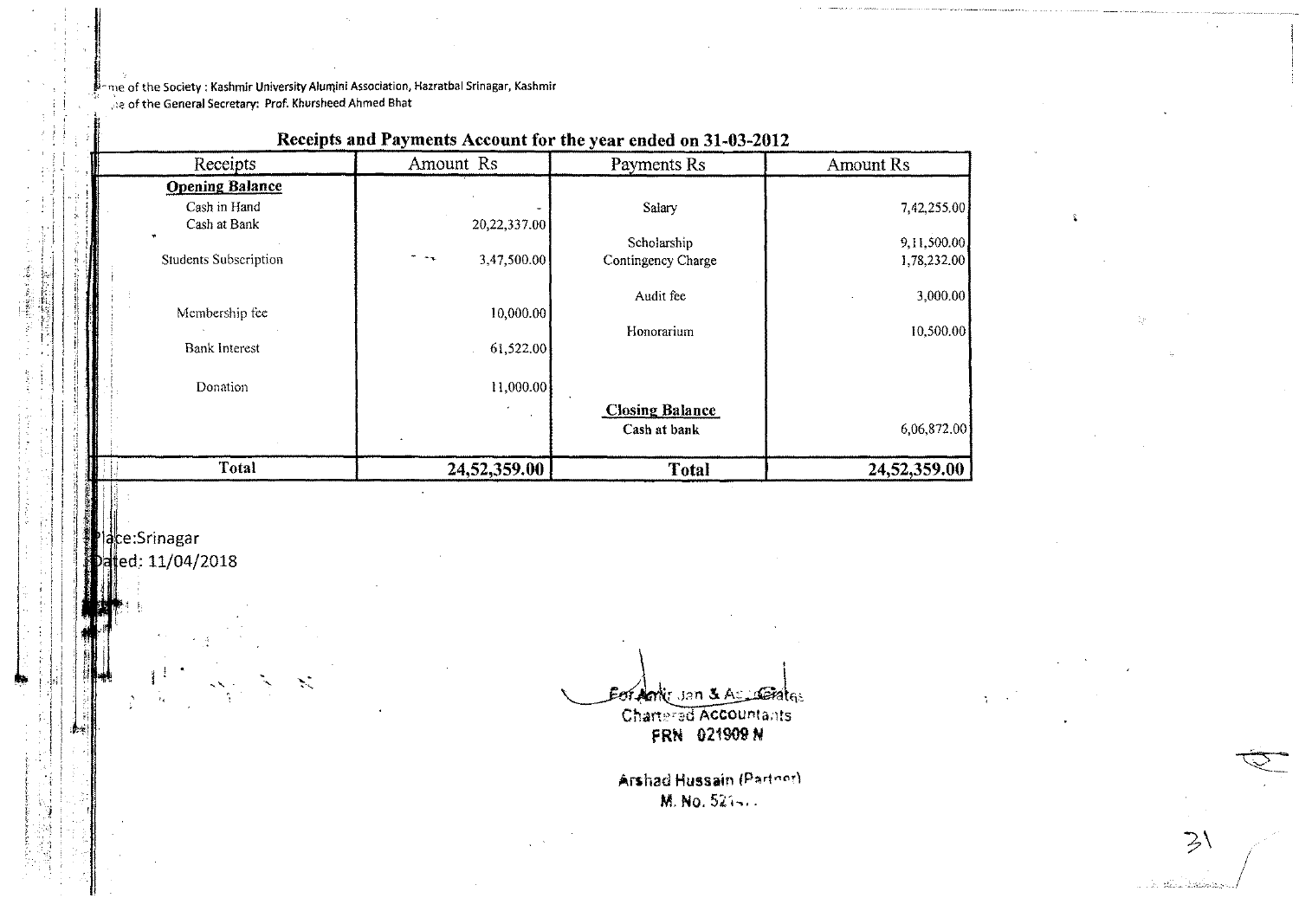### KASHMIR UNIVERSITY ALUMNI ASSOCIATION, HAZRATBAL SRINAGAR, KASHMIR INCOME & EXPENDITURE ACCOUNT FOR THE YEAR 31.03.2012

### EXPENDITURE **AMOUNT(Rs) INCOME AMOUNT(Rs)**  $\bullet$ Shlary 7,42,255.00 Students Subscription 3,47,500.00 Stolarship 9,11,500.00 Membership fee 10,000.00 Audit fee 3,000.00 Bank Interest 61,522.00 Contingency Charge 1,78,232.00 Donation 11,000.00 Honorarium 10,500.00 **Repreciation** 26,847.00 Deficit (Excess of Expenses over Income) 14,42,312.00 18,72,334.00 18,72,334.00 ade: Srinagar  $\frac{1}{11/04/2018}$ Flockmir Jan & Associates FRN 021909 N Arshad Hussain (Partille) M. No. 521477  $\mathbf{r}$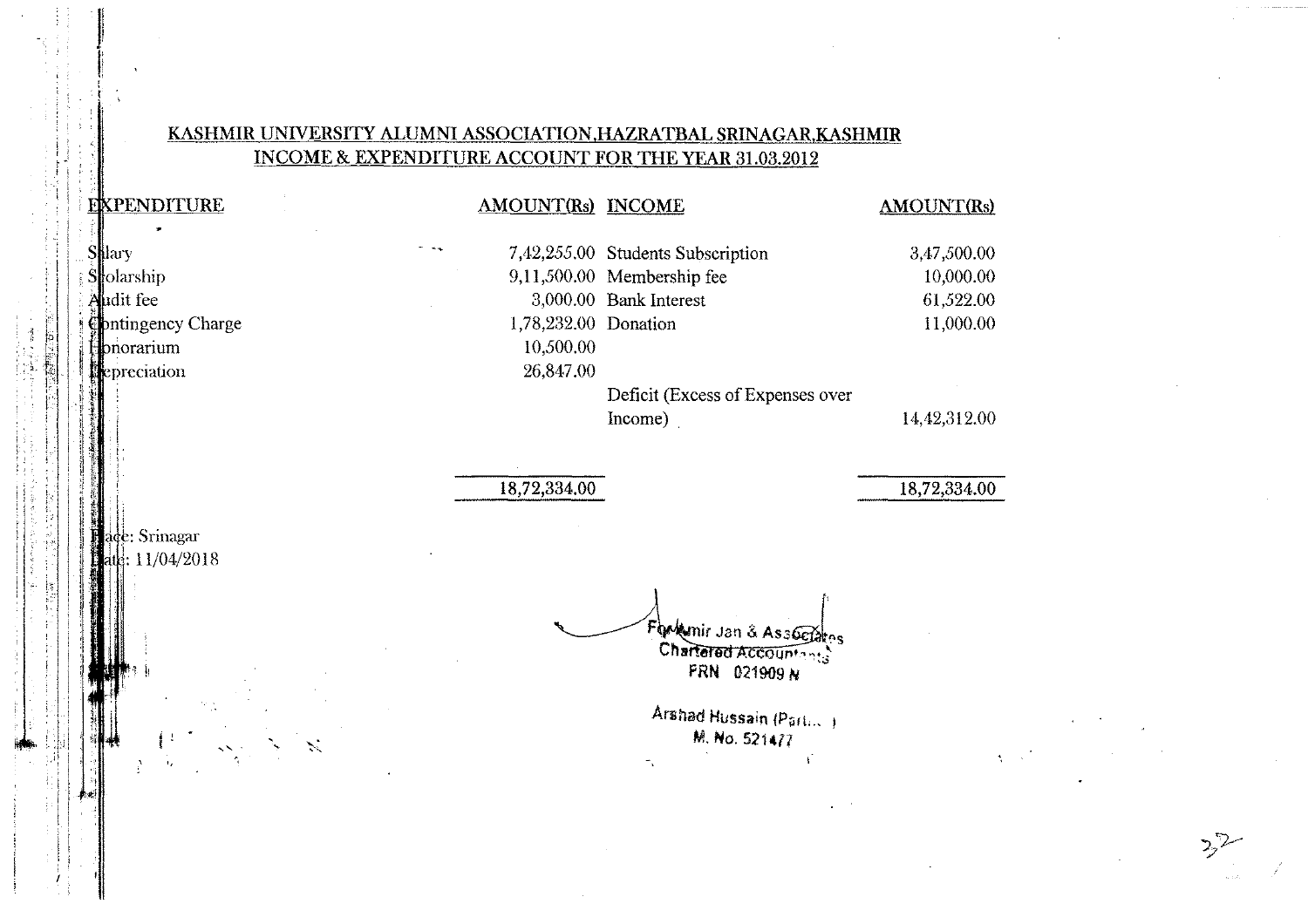~,. MtR,.lJ; ~t& **ASSOCIATES** 

Chartere: Accountants

*r er:,:.* 

# **AUDIT REPORT** .;'

We have audited the attached Balance Sheet  $\ell$ , of *Kashmir University Alumni Association Hazratbal, Srinagar* as at 31 st March 2013 and also Income & Expenditure & Receipt & Payment for the year ended on that date. These financial statements are the responsibility of the Management. Our ,responsibility is to express an opinion on these financial statements based on our audit.

- 2. We certify that the Balance Sheet  $\&$  Income  $\&$  Expenditure  $\&$  Receipt Payment are in agreement with the books of accounts maintained by the Society.
- 3. We report the following observations:-.

a) Fixed Assets are Subject to physical verification. Subject to above:

- A. We have obtained all the information and explanations which, to the best of our knowledge and belief, were necessary for the purpose of the Audit.
- B. In our opinion, proper books of account have been kept by the Society so far as appears from our examination of books.
- C. In our opinion and to the best of our information and according to the explanations given to us, the said accounts given a true and fair view;
	- i. In the case of the Balance sheet of the state of the affairs of the "Society as at  $31<sup>st</sup>$  March 2013.
	- ii. In the Case of the Income  $&$  Expenditure Accounts of the Surplus for the year ended on that date.

**Place:** Srinagar. **Amir Jan & Associates** Amir Jan & Associates Date:  $|| \cdot || \cdot || \cdot ||$   $\odot$   $\odot$   $\odot$ For Amicozh & Assoc  ${\tt Chartered}\, {\sf Acccur}$  . . Arshad Hussain Mir<sub>rRN</sub> 021909 N

**Partner** 

Arshad Hussain *(Martine.)* M. No. 521 •• , *I* 

"';'1,-----.- ....

*I*  ./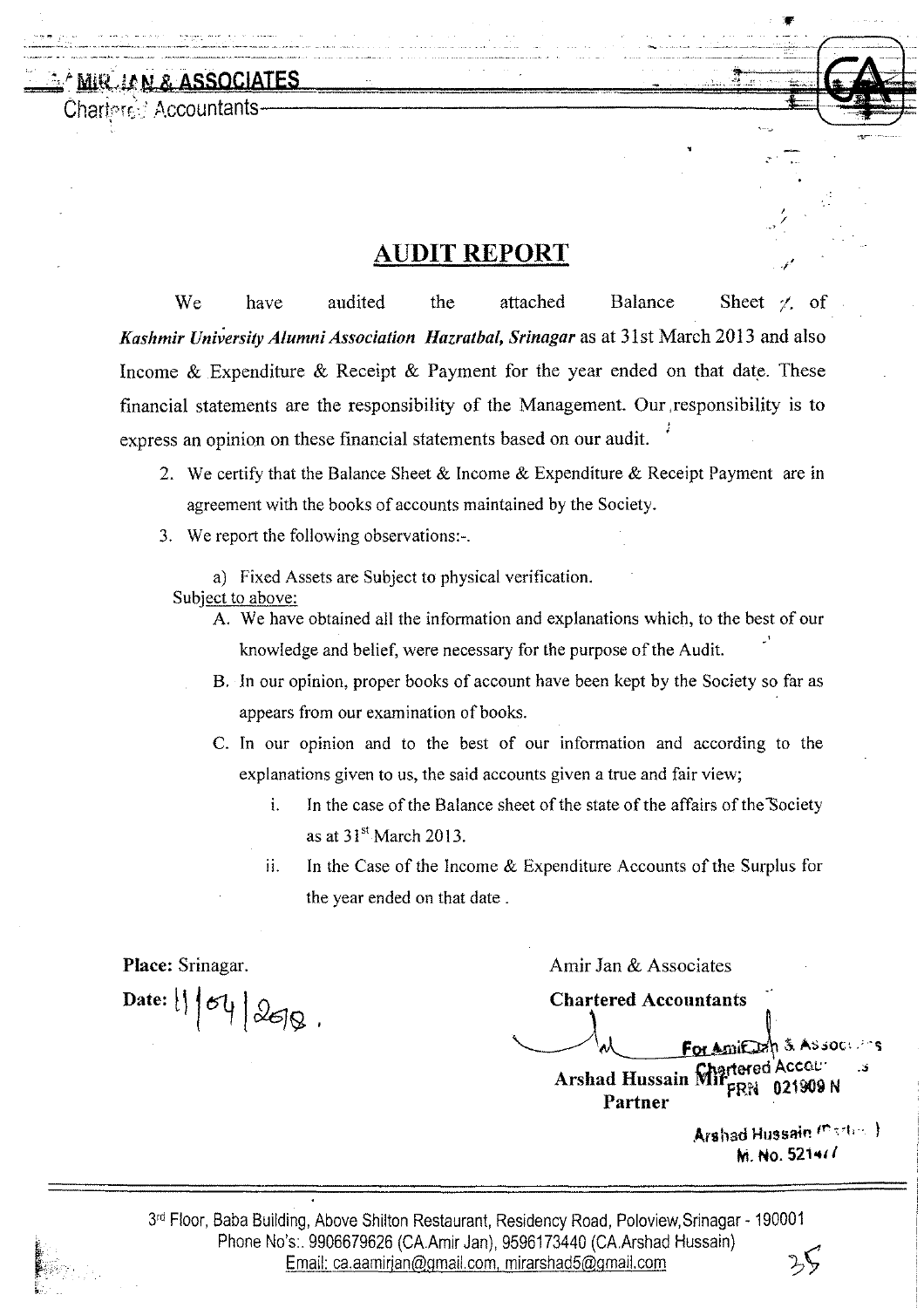the of the Society: Kashmir University Alumini Association, Hazratbal Srinagar, Kashmir the of the General Secretary: Prof. Khursheed Ahmed Bhat

| Receipts                                                          | Amount Rs                           | Payments                                      | <b>Amount Rs</b>         |
|-------------------------------------------------------------------|-------------------------------------|-----------------------------------------------|--------------------------|
| <b>Opening Balance</b><br>Cash in Hand<br>Cash at Bank<br>۰,<br>٠ | 6,06,872.00                         | $\sim$ Salary<br>Scholarship                  | 8,66,062.00<br>68,500.00 |
| <b>Students Subscription</b>                                      | 3,48,600.00                         | Contingency Charge<br>Audit fee<br>Honorarium | 1,16,571.00              |
| Membership fee<br><b>Bank Interest</b><br>Donation                | 19,000.00<br>30,976.00<br>50,100.00 | ÷                                             |                          |
| <b>Institutional Subscription</b>                                 | 15,00,000.00                        | <b>Closing Balance</b><br><b>Cash at Bank</b> | 15,04,415.00             |
| <b>Total</b>                                                      | 25,55,548.00                        | <b>Total</b>                                  | 25,55,548.00             |

# Receipts and Payments Account for the year ended on 31-03-2013

Place:Srinagar pated: 11/04/2018

-a)

Fortunir Jan & Associates

 $\frac{2}{5}$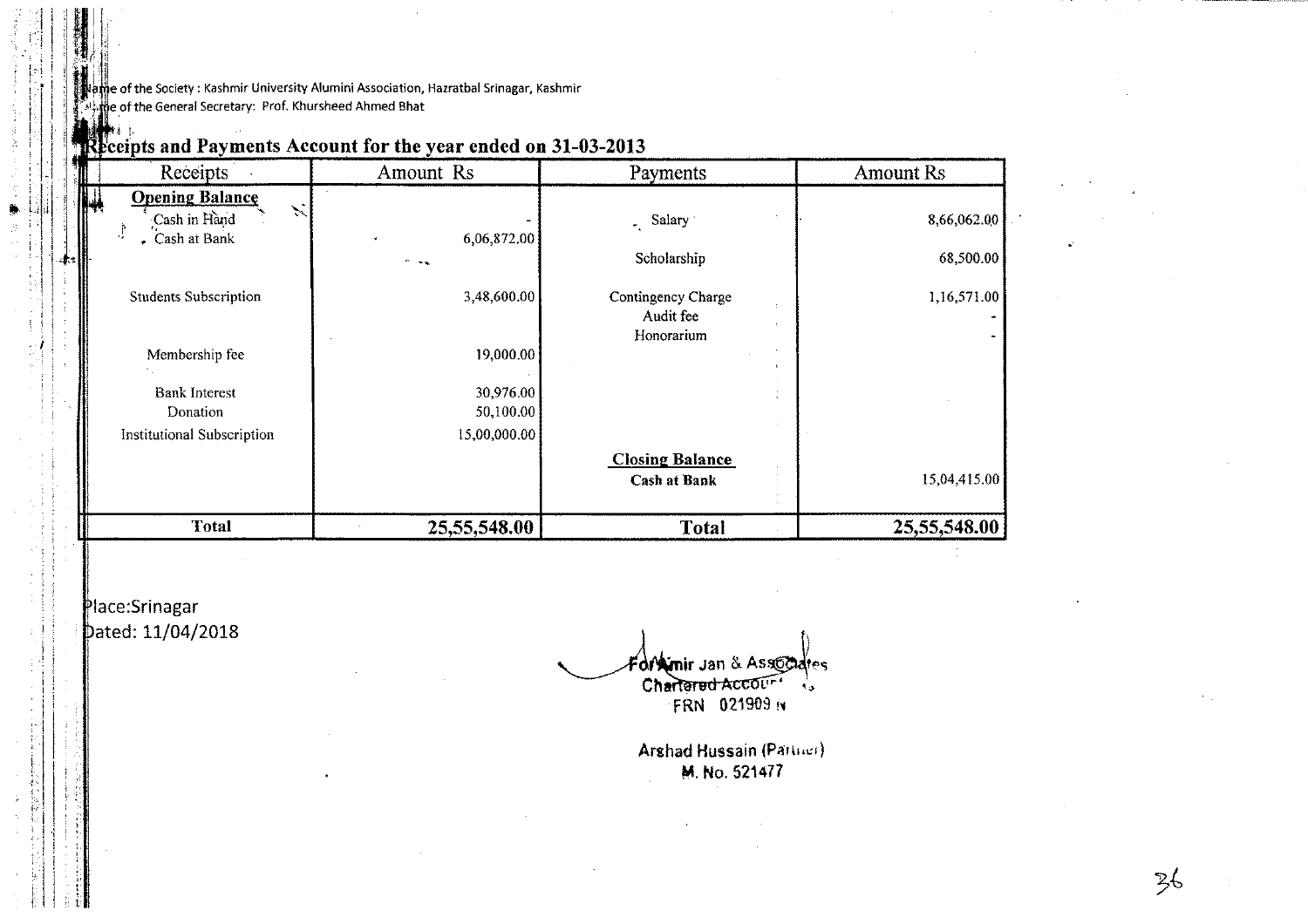### KASHMIR UNIVERSITY ALUMNI ASSOCIATION, HAZRATBAL SRINAGAR, KASHMIR INCOME & EXPENDITURE ACCOUNT FOR THE YEAR 31.03.2013

**AMOUNT(Rs) INCOME** 

### NDITURE

| Sέ | blarship              |
|----|-----------------------|
|    | Aldit fee             |
|    | Contingency Charge    |
|    | $H$ $\delta$ norarium |
|    | ${\rm D}$ preciation  |
|    | Surplus               |
|    |                       |

 $\mathcal{L}$ 

### 8,66,062.00 Students Subscription 68,500.00 Membership fee **Bank Interest** 1,16,571.00 Donation **Institutional Subscription**  $\frac{1}{2}$ 15,397.11 8,82,145.89

# 19,48,676.00

#### **AMOUNT(Rs)**

 $\mathbf{t}^{\star}$ 

3,48,600.00  $19,000.00$ , 30,976.00 50,100.00 15,00,000.00

19,48,676.00

### Place: Srinagar Date:11/04/2018

Eor Amik Jan & Assoc Chartered Acco FRN 021909 N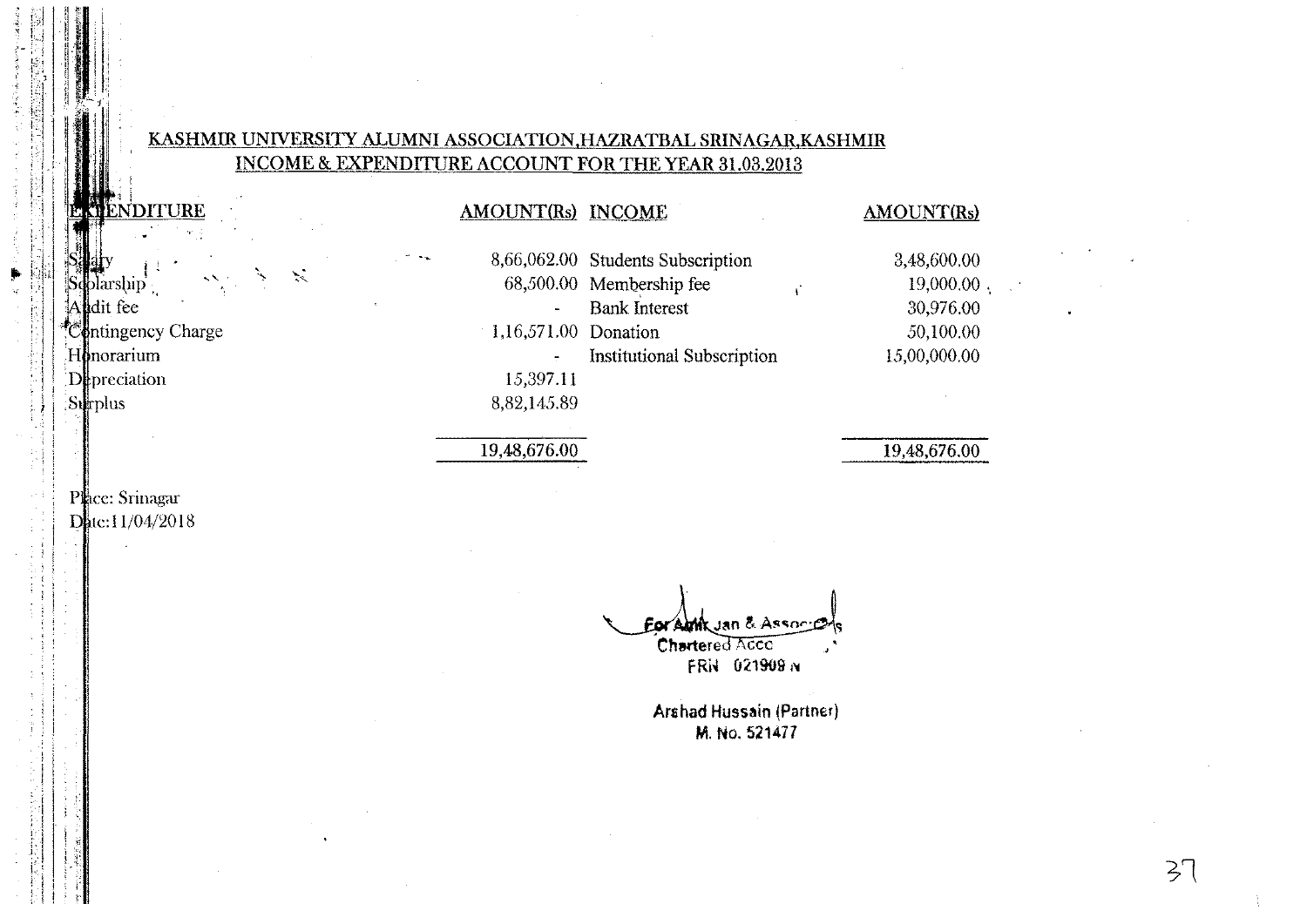# **AUDIT REPORT**

We have audited the attached Balance Sheet of *Kashmir University Alumni Association Hazratbal, Srinagar* as at 31st March 2014 and also Income & Expenditure & Receipt & Payment for the year ended on that date. These financial statements are the responsibility of the Management. Our responsibility is to , express an opinion on these financial statements based on our audit. :

- 1. We certify that the Balance Sheet & Income & Expenditure & Receipt Payment are in agreement with the books of accounts maintained by the Society.
- 2. We report the following observations:-.
	- a) Fixed Assets are Subject to physical verification. Subject to above:
		- A. We have obtained all the information and explanations which, to the best of our knowledge and belief, were necessary for the purpose of the Audit.
		- B. In our opinion, proper books of account have been kept by the Society so far as appears from our examination of books.
		- C. In our opinion and to the best of our information and according to the explanations given to us, the said accounts given a true and fair view;
			- i. In the case of the Balance sheet of the state of the affairs of the Society as at  $31<sup>st</sup>$  March 2014.
			- $11.$  In the Case of the Income & Expenditure Accounts of the deficit for the year ended on that date.

**Place:** Srinagar. Date:  $|| \nmid 64 \nmid 268$ 

MIR LAN REASSOCIATES

**off** and Accountants

Amir Jan & Associates

**Chartered Accountants** 

r Jan & Associatos artered Accounfants Arshad Hussain N 0219098 N Partner

Arshad Hussain (Partner) M. No. *5214ii* 

3<sup>rd</sup> Floor, Baba Building, Above Shilton Restaurant, Residency Road, Poloview, Srinagar - 190001 Phone No's:. 9906679626 (CA.Amir Jan), 9596173440 (CA.Arshad Hussain) Email: ca.aamirjan@gmail.com.mirarshad5@gmail.com ~O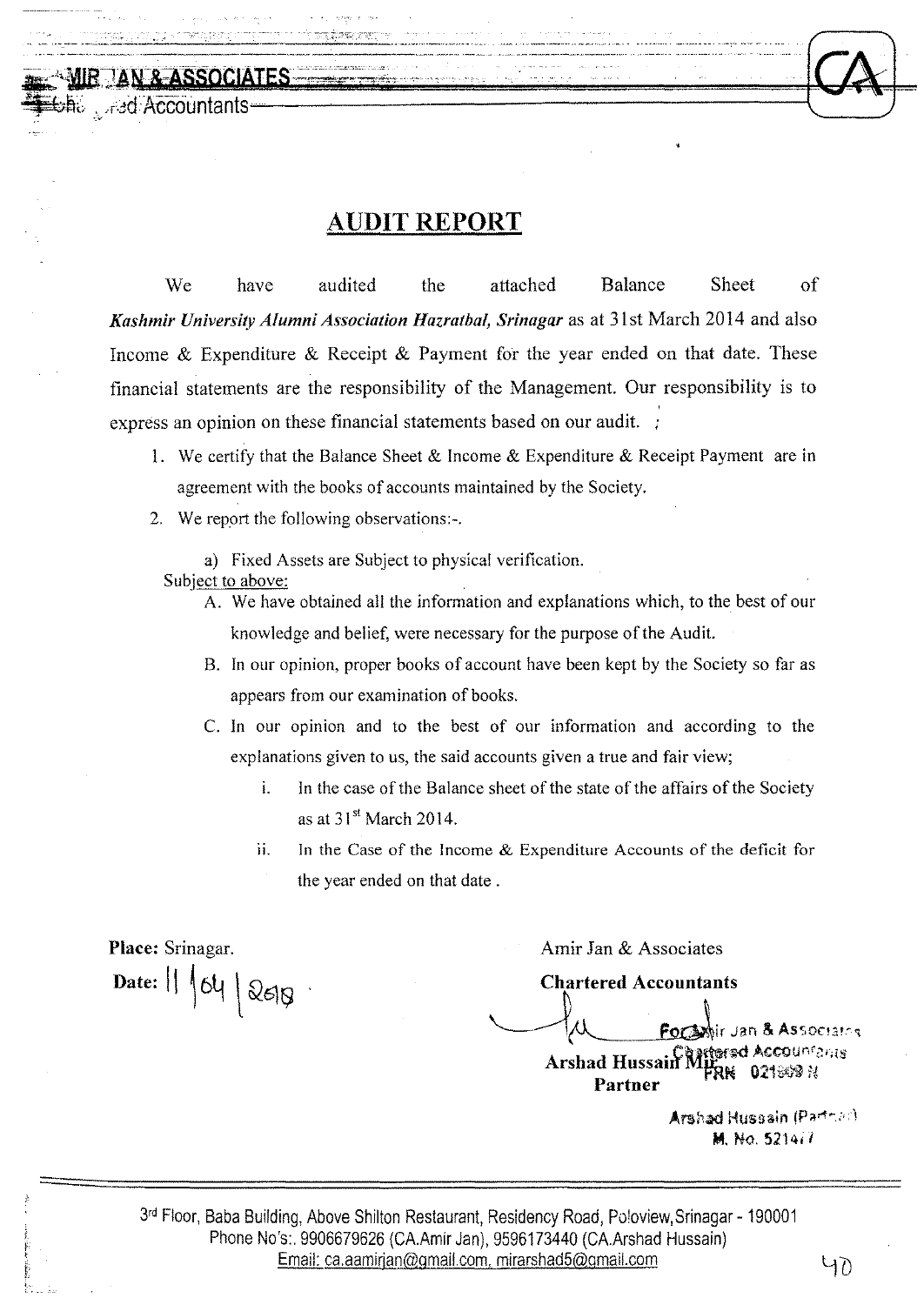$\frac{k}{2}$ <sub>ko</sub>rre of the Society: Kashmir University Alumini Association, Hazratbal Srinagar, Kashmir wame of the General Secretary: Prof. Khursheed Ahmed Bhat  $\mathbf{I}$ 

| <b>Receipts</b>                   | Amount Rs    | Payments               | <b>Amount Rs</b> |
|-----------------------------------|--------------|------------------------|------------------|
| <b>Opening Balance</b>            |              |                        |                  |
| Cash in Hand                      |              | Salary                 | 10,66,621.00     |
| Cash at Bank                      | 15,04,415.00 |                        |                  |
|                                   |              | Scholarship            | 2,58,000.00      |
| <b>Students Subscription</b>      | 3,53,000.00  | Contingency Charge     | 2,69,950.00      |
|                                   |              | Audit fee              |                  |
|                                   |              | Honorarium             |                  |
| Membership fee                    | 2,000.00     |                        |                  |
| <b>Bank Interest</b>              | 30,686.00    |                        |                  |
| Donation                          | 20,000.00    |                        |                  |
| <b>Institutional Subscription</b> |              |                        |                  |
|                                   |              | <b>Closing Balance</b> |                  |
|                                   |              | <b>Cash at Bank</b>    | 3,15,530.00      |
| <b>Total</b>                      | 19,10,101.00 | <b>Total</b>           | 19,10,101.00     |

# Receipts and Payments Account for the year ended on 31-03-2014

Place:Srinagar Dated: 11/04/2018

k:

'It t; <sup>i</sup>  $\cdots$ 

j

*W* <sup>I</sup>,; I I" <sup>t</sup>~ . *·J1i : r.,* <sup>I</sup>  $\mathbf{u}$  i  $\mathbf{E}$  . If  $\mathbf{H}$  is a set of  $\mathbf{H}$  $\mathbb{Z}$  in the  $\mathbb{Z}$ 

I·'.' I'  $\mathbf{H} \parallel \mathbf{I}$ : I

· .1

*r-.*  or Avoir Jan & Asspeytes Chartered Account FRN 021909 N

Arshad Hussain (Part(.c) M. No. *521<+1 (*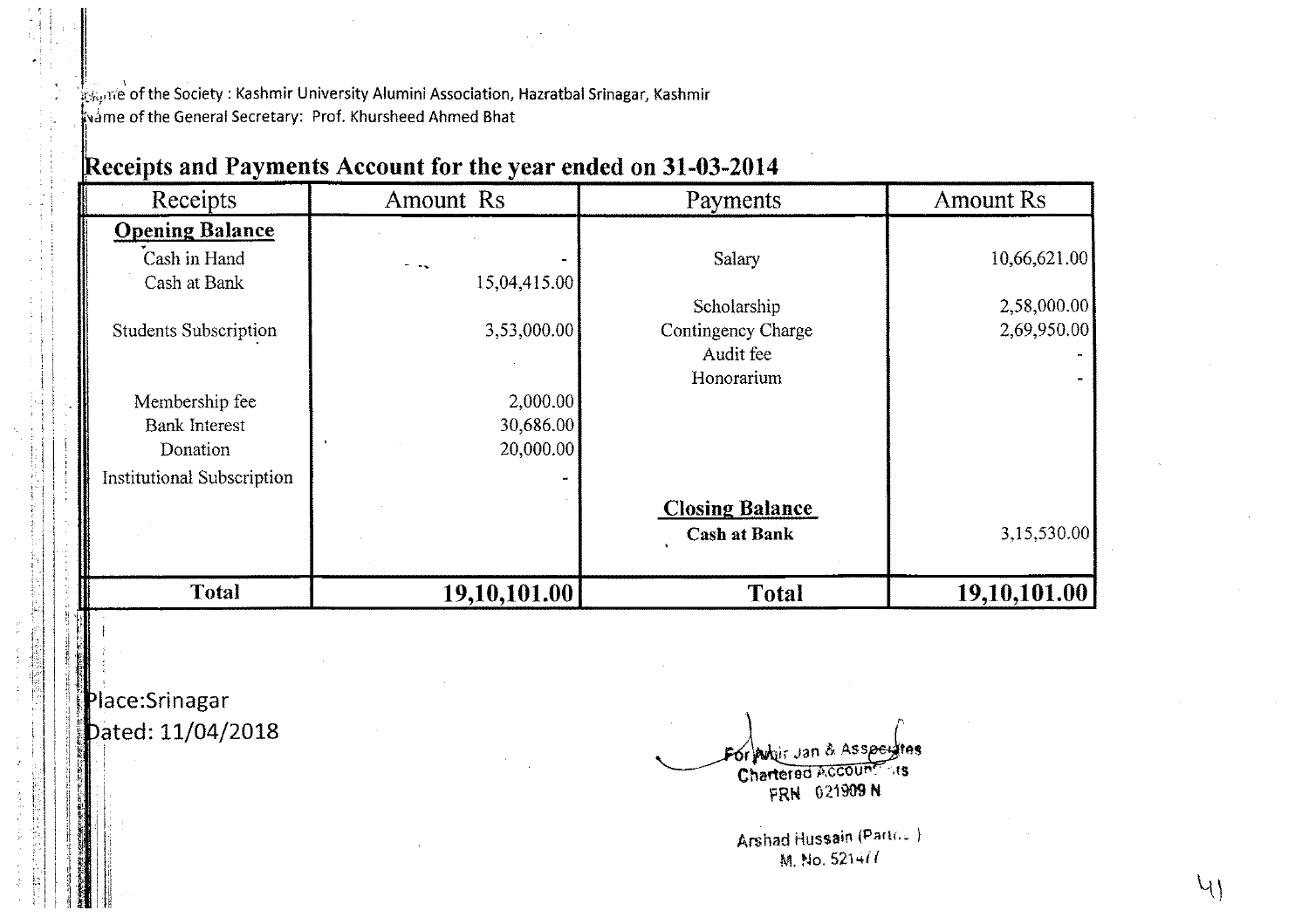### KASHMIR UNIVERSITY ALUMNI ASSOCIATION, HAZRATBAL SRINAGAR, KASHMIR INCOME & EXPENDITURE ACCOUNT FOR THE YEAR 31.03.2014

 $\sim$  14  $\mu$ 

#### EXPENDITURE  $\ddot{}$

| Salary             |
|--------------------|
| Stolarship         |
| Aludit fee         |
| Contingency Charge |
| <b>Honorarium</b>  |

Depreciation

AMOUNT(Rs) INCOME **AMOUNT(Rs)** 10,66,621.00 Students Subscription 3,53,000.00 2,58,000.00 Membership fee 2.000.00 Interest Income 30.686.00 L. 2,69,950.00 Donation 20,000.00 **Institutional Subscription**  $\tilde{\phantom{a}}$ Deficit (Excess of Expenses over 10,118.41 Income) 11,99,003.41

16,04,689.41

16,04,689.41

### Place: Srinagar Eate:11/04/2018

Foramir Jan & Associates **Chartered Account: ats** FRN 021909 N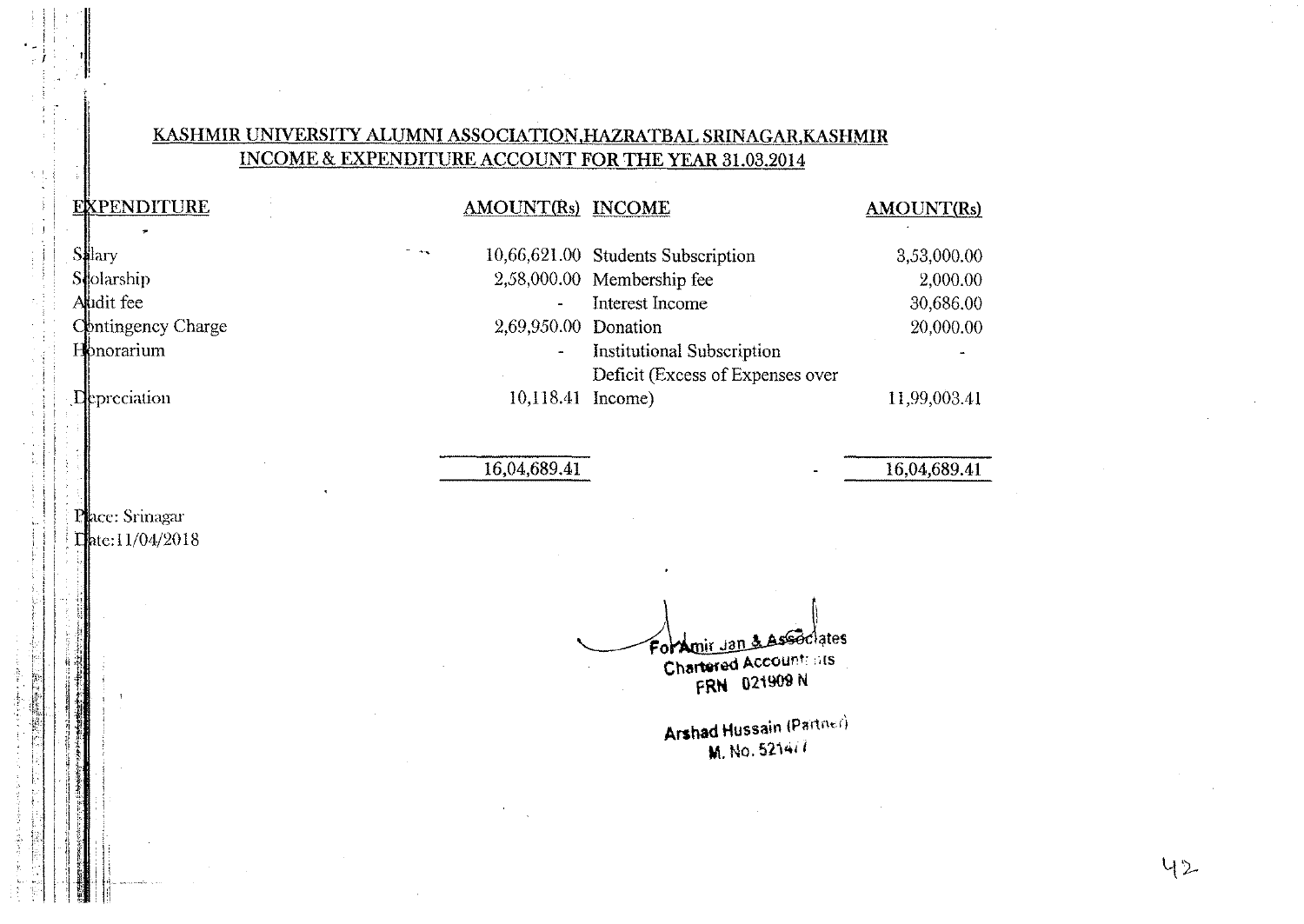AMIR JAN & ASSOCIATES Charaled Accountants

# <u>AUDÍT REPORT</u>

.-

We have audited the attached Balance Sheet of *Kashmir University Alumni Association Házratbal, Srinagar* as at 31st March 2015 and also Income  $\&$  Expenditure  $\&$  Receipt  $\&$  Payment for the year ended on that date. These financial statements are the responsibility of the Management. Our responsibility is to express an opinion on these financial statements based on our audit.

- ; 1. We certify that the Balance Sheet & Income & Expenditure & Receipt Payment are in agreement with the books of accounts maintained by the Society.
- 2. We report the following observations:-.

a) Fixed Assets are Subject to physical verification.

Subject to above:

- A. We have obtained all the information and explanations which, to the best of our knowledge and belief, were necessary for the purpose of the Audit.
- i. B. In our opinion, proper books of account have been kept by the Society so far as appears from our examination of books.
- C. In our opinion and to the best of our information and according to the explanations given to us, the said accounts given a true and fair view;
	- i. In the case of the Balance sheet of the state of the affairs of the Society as at  $31<sup>st</sup>$  March  $2015$ .
	- ii. In the Case of the Income  $\&$  Expenditure Accounts of the deficit for the year ended on that date.

Place: Srinagar. Date:  $||\cdot||$   $\sigma$   $||\otimes$   $\sigma$ Amir Jan & Associates **Chartered Accountants** For Amir Jan # F Chartered ACCO. FRN 02'909 <sup>N</sup> Arshad Hussain Mir Partners Hussain (Partners) M. No. 521417

 $45$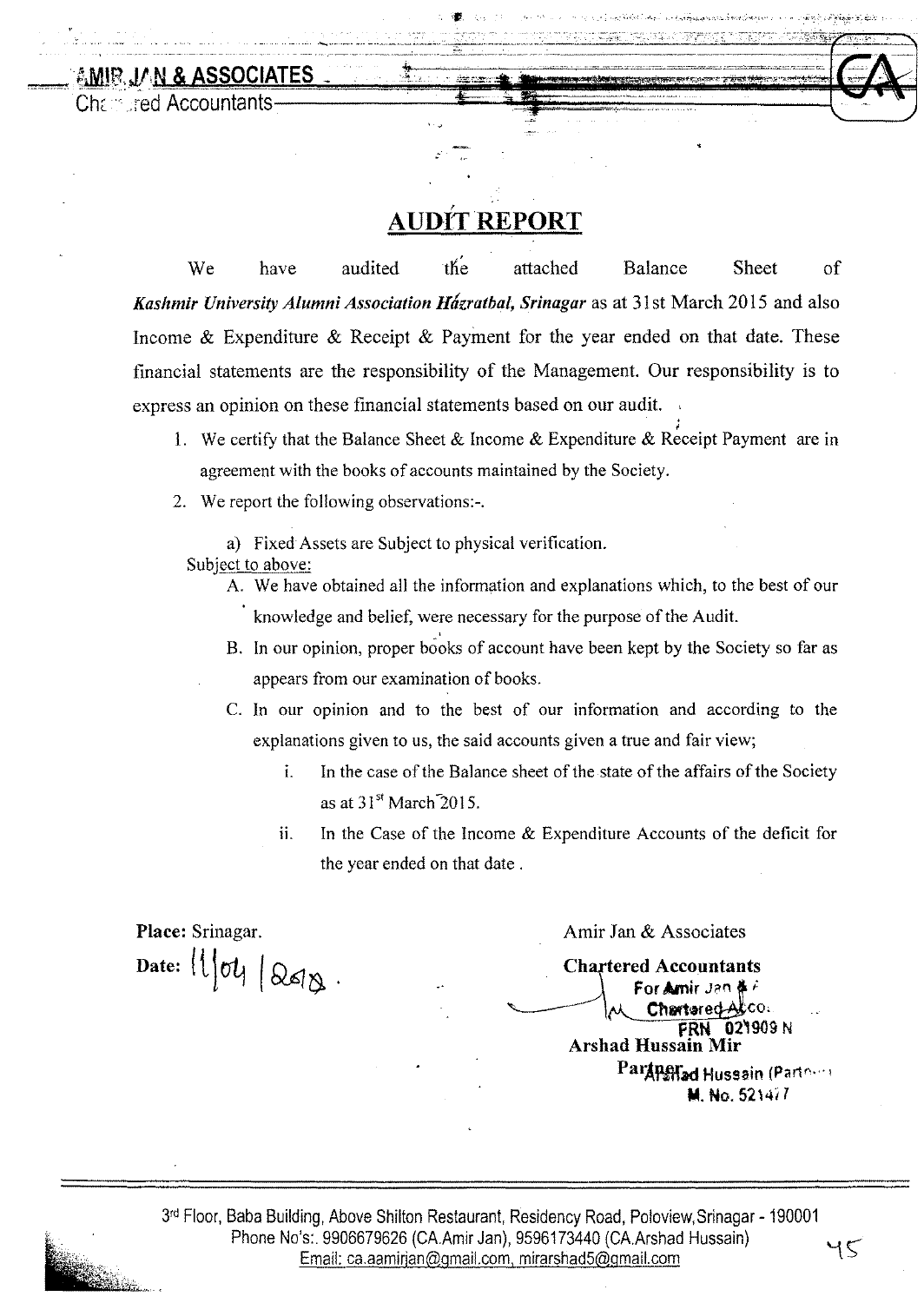t:d~ of the Society: Kashmir University Alumini Association, Hazratbal Srinagar, Kashmir **Alame of the General Secretary: Prof. Khursheed Ahmed Bhat** 

| $\frac{1}{16}$ | <b>Receipts</b>                  | Amount Rs                                  | Payments Rs            | <b>Amount Rs</b> |
|----------------|----------------------------------|--------------------------------------------|------------------------|------------------|
|                | <b>Opening Balance</b>           |                                            |                        |                  |
|                | Cash in Hand                     |                                            | Salary                 | 6,16,400.00      |
|                | Cash at Bank                     | $\sigma = \omega_{\rm min}$<br>3,15,530.00 |                        |                  |
|                |                                  |                                            | Scholarship            |                  |
|                | <b>Students Subscription</b>     | 3,52,500.00                                | Contingency Charge     | 9,774.00         |
|                |                                  |                                            | Audit fee              |                  |
|                |                                  |                                            | Honorarium             |                  |
|                | Membership fee                   |                                            |                        |                  |
|                | <b>Bank Interest</b><br>Donation | 5,470.00                                   |                        |                  |
|                |                                  |                                            |                        |                  |
|                | Institutional Subscription       |                                            |                        |                  |
|                |                                  |                                            | <b>Closing Balance</b> |                  |
|                |                                  |                                            | <b>Cash at Bank</b>    | 47,326.00        |
|                |                                  |                                            |                        |                  |
|                | $\sqrt{\text{Total}}$            | 6,73,500.00                                | <b>Total</b>           | 6,73,500.00      |

# Receipts and Payments Account for the year ended on 31-03-2015

'Place: Srinagar Dated: 11/04/2018

 $~\cdot$   $~\cdot$ 

*h1'''* 

!

i. ÷.

 $\mathbf{I}$ 

 $\cdot$  . ,

·ii  $\frac{1}{2}$  $\tilde{A}^+$ *f* 

For Amid Jan & Asso "- Chartered Accou īέ. FRN 021909 N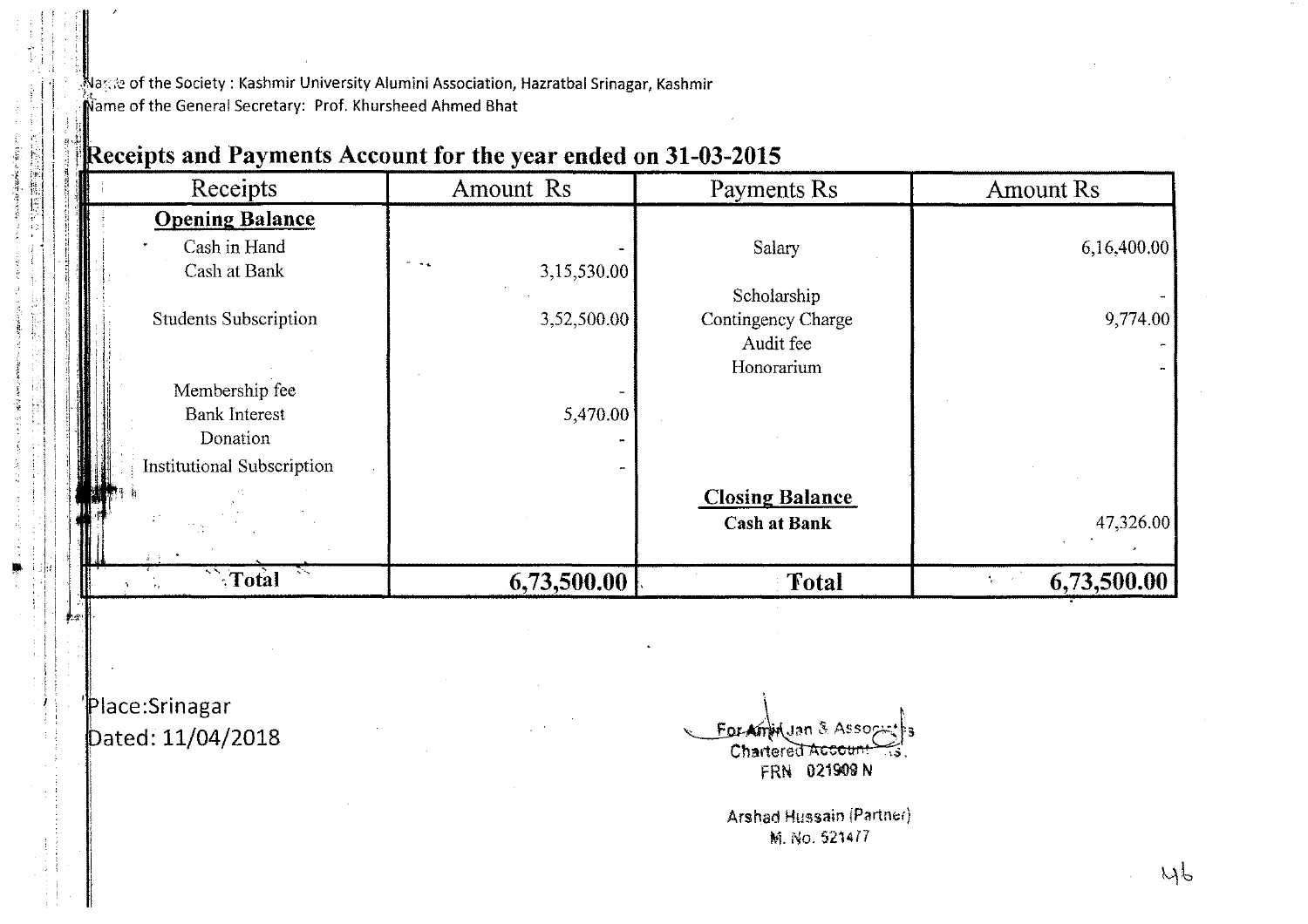್ಕೊ\_್ರಾಂd Accountants-

<u>JAN & ASSOCIATES</u>

# **AUDIT REPORT**

We have audited the attached Balance Sheet of *Kashmir University Alumni Association Hazratbal, Srinagar* as at 31 st March 2016 and also Income & Expenditure & Receipt & Payment for the year ended on that date. These financial statements are the responsibility of the Management. Our responsibility is to express an opinion on these financial statements based on our audit.

- 1. We certify that the Balance Sheet & Income & Expenditure & Receipt Payment are in agreement with the books of accounts maintained by the Society.
- 2. We report the following observations:-.

a) Fixed Assets are Subject to physical verification. Subject to above:

- A. We have obtained all the information and explanations which, to the best of our knowledge and belief, were necessary for the purpose of the Audit.
- B. In our opinion, proper books of account have been kept by the Society so far as appears from our examination of books.
- C. In our opinion and to the best of our information and according to the explanations given to us, the said accounts given a true and fair view;
	- i. In the case of the Balance sheet of the state of the affairs of the Society as at 31st March 2016.
	- ii. In the Case of the Income & Expenditure Accounts of the Surplus for the year ended on that date.

**Place:** Srinagar.  $\mathbf{D}$ ate:  $\left| \right|$  |  $\mathcal{O}\mathcal{U}$ |  $\mathcal{Q}$  $\in$   $\mathcal{G}$ 

Amir Jan & Associates

**Chartered Accountants** For Amir Jan & A. Charlered Accou. FRN 021909 N **Arshad Hussain M** Partner Arshad Hussain (Partner) M. No. 521477

3rd Floor, Baba Building, Above Shilton Restaurant, Residency Road, Poloview,Srinagar - 190001 Phone No's:. 9906679626 (CA.Amir Jan), 9596173440 (CA.Arshad Hussain)  $\zeta$ Email: ca.aamirjan@gmail.com.mirarshad5@gmail.com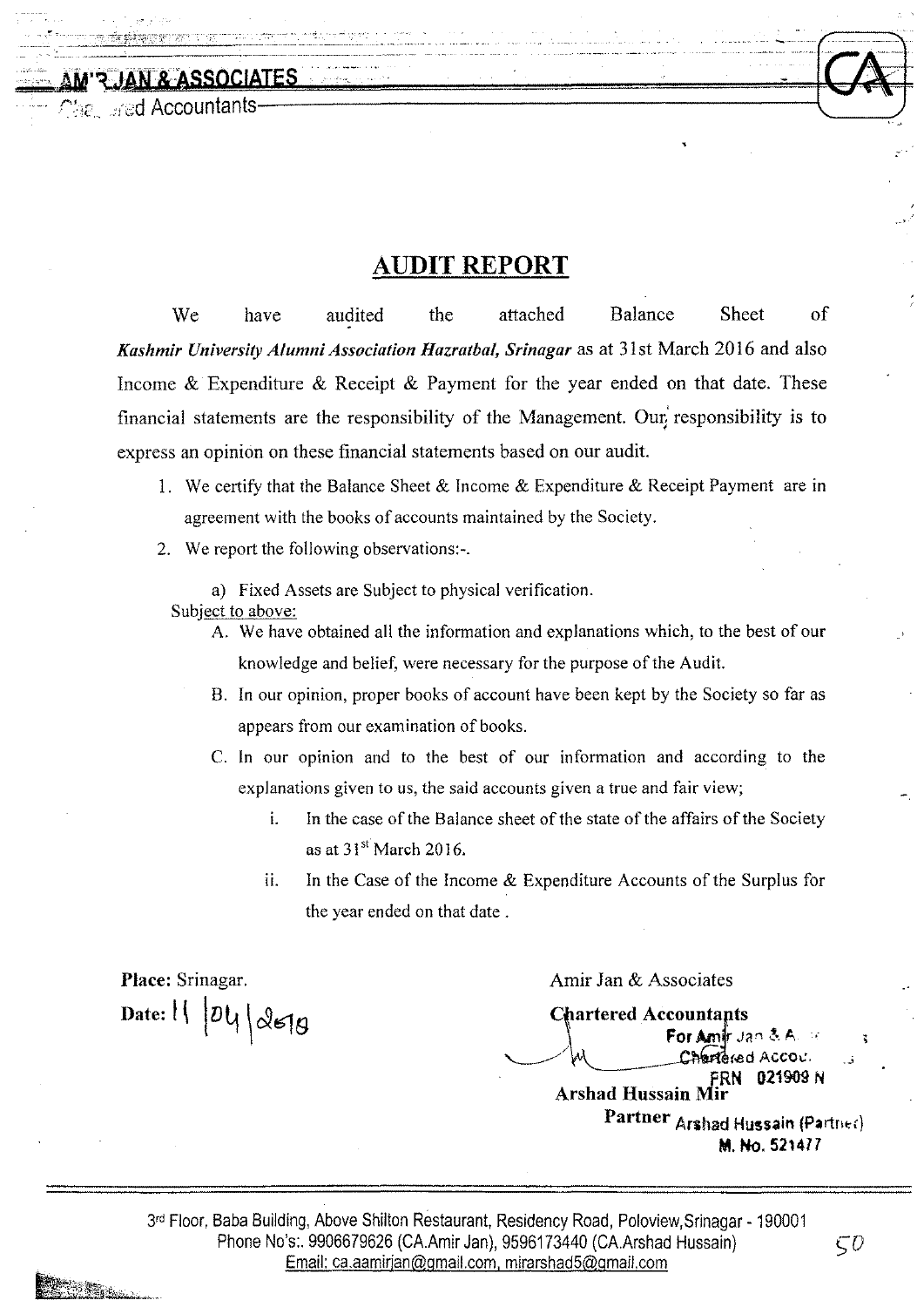ာ<sup>7</sup> the Society : Kashmir University Alumini Association, Hazratbal Srinagar, Kashmir Wame of the General Secretary: Prof. Khursheed Ahmad Bhat

# Receipts and Payments Account for the year ended on 31-03-2016

| Receipts                          | Amount Rs    | Payments Rs                                   | <b>Amount Rs</b> |
|-----------------------------------|--------------|-----------------------------------------------|------------------|
| <b>Opening Balance</b>            |              |                                               |                  |
| Cash in Hand                      | - 44         | Salary                                        | 9,71,650.00      |
| Cash at Bank                      | 47,326.00    |                                               |                  |
|                                   |              | Scholarship                                   |                  |
| <b>Students Subscription</b>      | 5,87,100.00  | Contingency Charge<br>Audit fee<br>Honorarium | 1,600.00         |
| Membership fee                    | 2,000.00     |                                               |                  |
| <b>Bank Interest</b><br>Donation  | 13,582.00    |                                               |                  |
| <b>Institutional Subscription</b> | 9,62,300.00  |                                               |                  |
|                                   |              | <b>Closing Balance</b>                        |                  |
|                                   |              | <b>Cash at Bank</b>                           | 6,39,058.00      |
| <b>Total</b>                      | 16,12,308.00 | <b>Total</b>                                  | 16,12,308.00     |

Place: Srinagar Dated: 11/04/2018

For Aphle Jan & Associates **Chartered Accountants** FRN 021909 N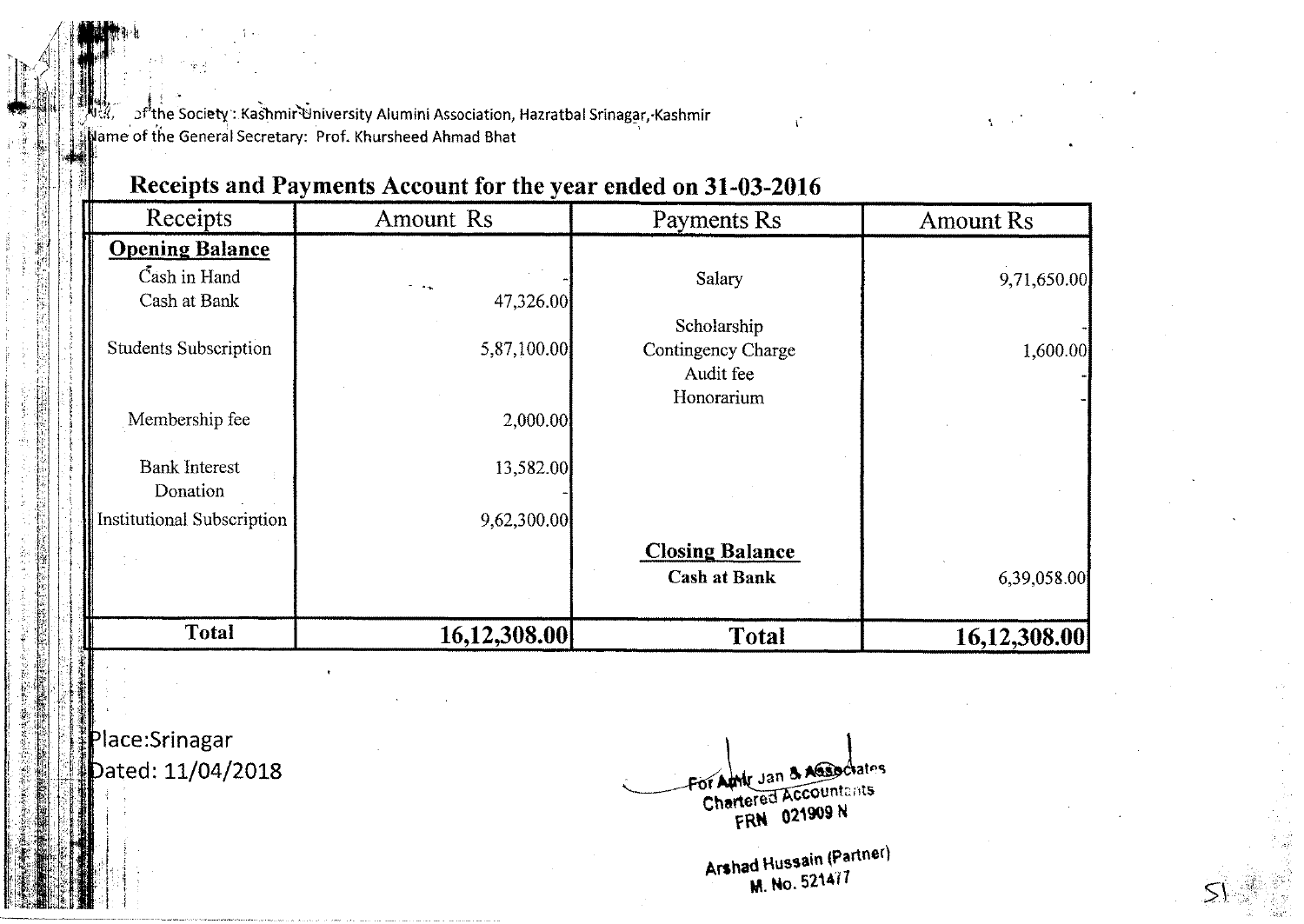# *. I'* **AUDIT REPORT**

 $\%$  We have audited the attached Balance Sheet of *Kashmir University Alumni Association Hazratbal, Srinagar* as at 31 st March 2017 and also Income & Expenditure & Receipt & Payment for the year ended on that date. These financial statements. are the responsibility of the Management. Our, responsibility is to express an opinion on these financial statements based on our audit. ;

- 1. We certify that the Balance Sheet & Income & Expenditure & Receipt Payment are in agreement with the books of accounts maintained by the Society.
- 2. We report the following observations:-.
	- a) Fixed Assets are Subject to physical verification.

#### Subject to above:

, /

*-r,* 

- A. We have obtained all the information and explanations which, to the best of our knowledge and belief, were necessary for the purpose of the Audit.
- B. In our opinion, proper books of account have been kept by the Society so far as appears from our examination of books.
- C. In our opinion and to the best of our information and according to the explanations given to us, the said accounts given a true and fair view;
	- 1. In the case of the Balance sheet of the state of the affairs of the Society as at  $31<sup>st</sup>$  March 2017.
	- ii. In the Case of the Income  $&$  Expenditure Accounts of the deficit for the year ended on that date.

Place: Srinagar. Date:  $11648$ 

Amir Jan & Associates

Chartered Accountants ir Jan  $3 \cancel{k}$  in 021909 N Arshad Hussain MRN Partner<br>**Arshad Hussain (Partner)** . M. No. *52'41*